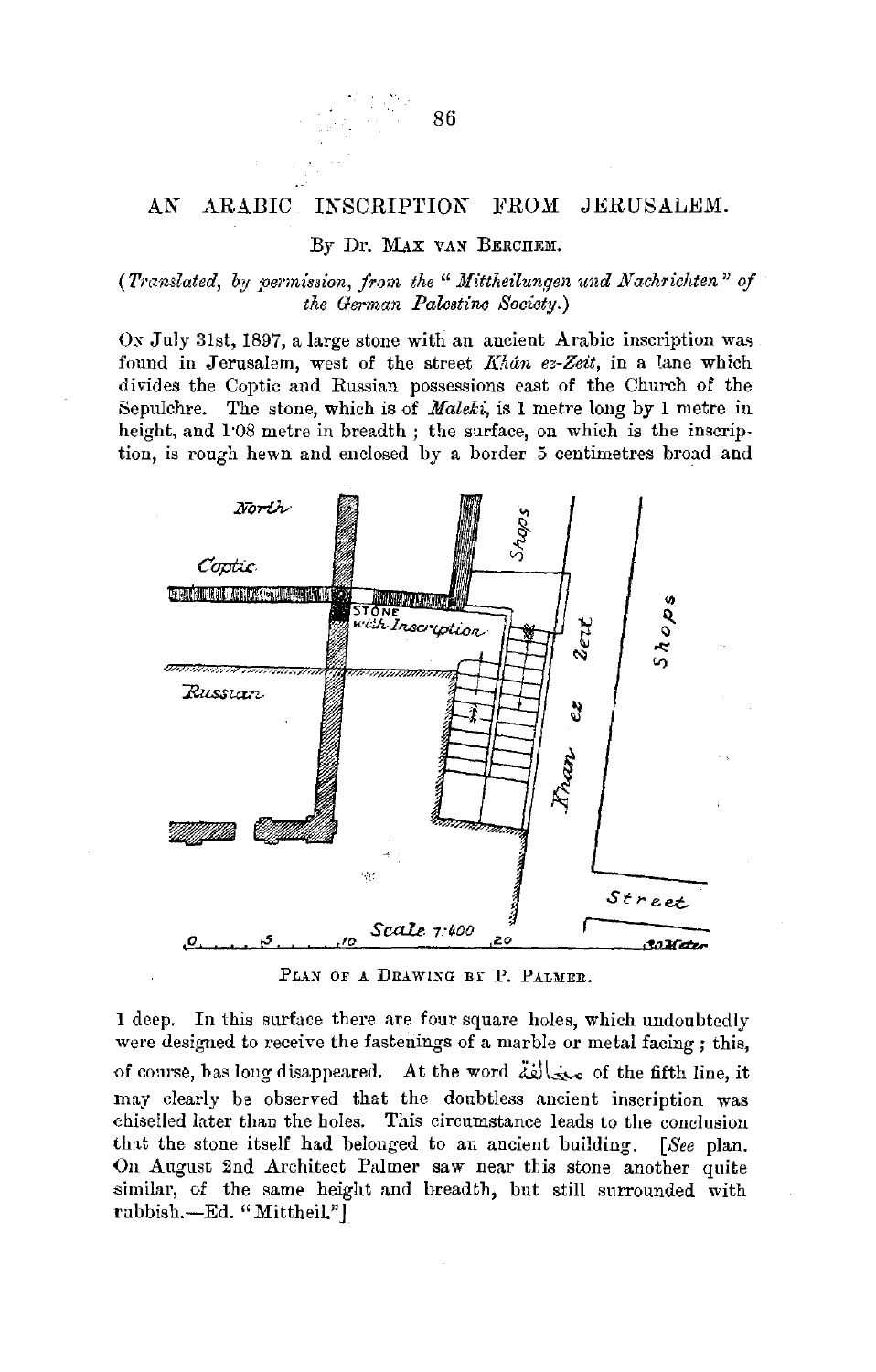## AN ARABIC INSCRIPTION FROM JERUSALEM. 87

Immediately after its discovery the stone was taken under the guardianship of the Turkish Government. Afterwards the surface with the inscription was sawn off and brought to Constantinople. Notwithstanding these unfavourable circumstances the *facsimiles* are already numerous. There lie before me at present a squeeze and two photographs by Architect Palmer, of Jerusalem; a better squeeze by Dr.



*(From a photog,·aph.* 

Sandreczky there ; a photograph given to me by P. Lagrange ; and, lastly, another by P. Golubowich, of Jerusalem. A third squeeze is in the hands of Professor Clermont-Ganneau in Paris, a fourth at St. Petersburg. This wealth of copies is almost superfluous as the text is palaeographically clear. The inscription consists of six lines in elegant, simple, unadorned Kufic, with unpointed letters. It reads:-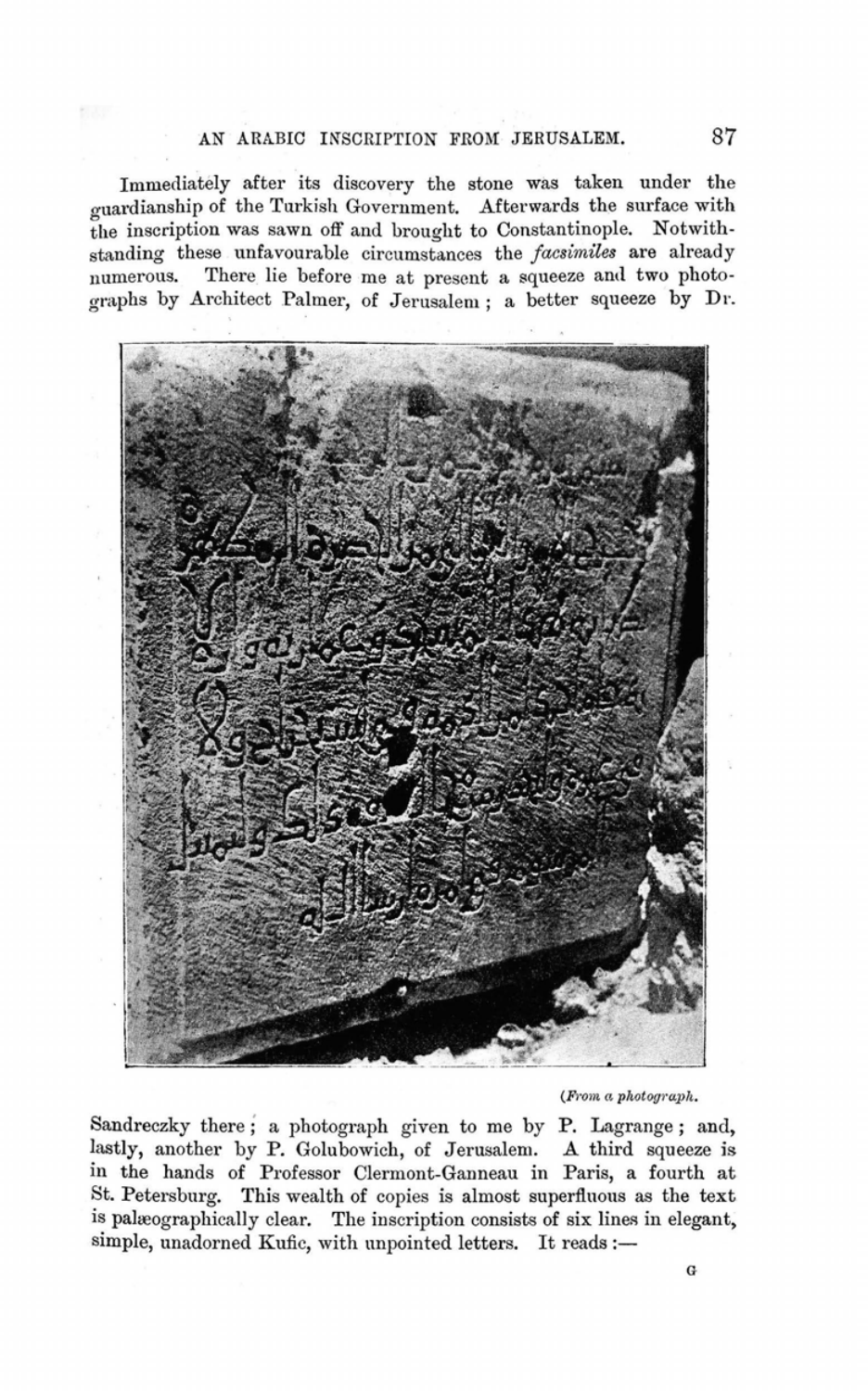~\_)I ~)I illl *r:* (l)· ,;; <sup>~</sup> ~I i.,,~I *i.:.r-"* JW1,r.J1 if (2) 'll ~1., *K)'\_}.,.\$.J* ~i 1.u ~~ (3) ... ~ .c. ., ~J 'C~\ *,.}* L~I *i.:.r-"* l-'>-1 ~~ (4) J~J clJj .ul~ *i.:.r-"* \_y)»'.JJ ~ *,.}* (5) \* illl ~~ ~~ -:,-"i *,.}* t\_,..,rll (6)

"In the name of God, &c. From the exalted Majesty the high command is issued, that this mosque is to be well guarded and maintained in good condition. No one under our protection *(i.e.,* Christians and .Tews) shall be allowed to enter either under the pretext of rebutting  $-$ evidence upon oath (?) or for any other object. Great care is to be taken not to contravene this and to conform to the regulations issued in accordance with this command. May it be God's will."

First, a few words by way of comment on this undated but important  $text$ :-

Line 2: *hadrah*, properly " presence," signifies in the administrative .and diplomatic language of the middle ages, "Majesty, Highness, Excellency." Thereby also is indicated the place where the person resides or rules, as the Court or Government buildings, possibly what is now understood in Turkey by the Sublime Porte. Owing to the following epithet the personal sense is here to be preferred, although the word  $Kharaja = "has been issued," rather speaks for the local sense. The$ general meaning remains exactly the same. .

Who is now thereby intended ? To this question an answer is given by an important Arabic work of the fifteenth century, the so-called *Diwan el-insha'.'* This title of honour, he says, was much used in the diplomatic correspondence *(mukdtabdt)* of the Khalifs, and indeed, with one of the two epithets *el-'dliyah* or *es-sâmiyah*, "the high" (majesty). Here, indeed, another epithet occurs, *el-mutahharah*, which will be further explained below ; whilst the adjective *el-'dU* is found with the substantive *el-amr*, "the command." According to the Diwân, it was afterwards among the Ayubites the custom to write with *hadrah* to the great personages of the empire, especially to the viziers ; and to this  $day$  (as in the fifteenth century) this formula is used in the official correspondence of the Government of the Mameluke kingdom with foreign, mostly non-Moslem, kings, patriarchs, &c. At present this old

1 Paris, Bibliotheque Nationale, No. 4439 (anc. fonds 1573), fo. 160vo.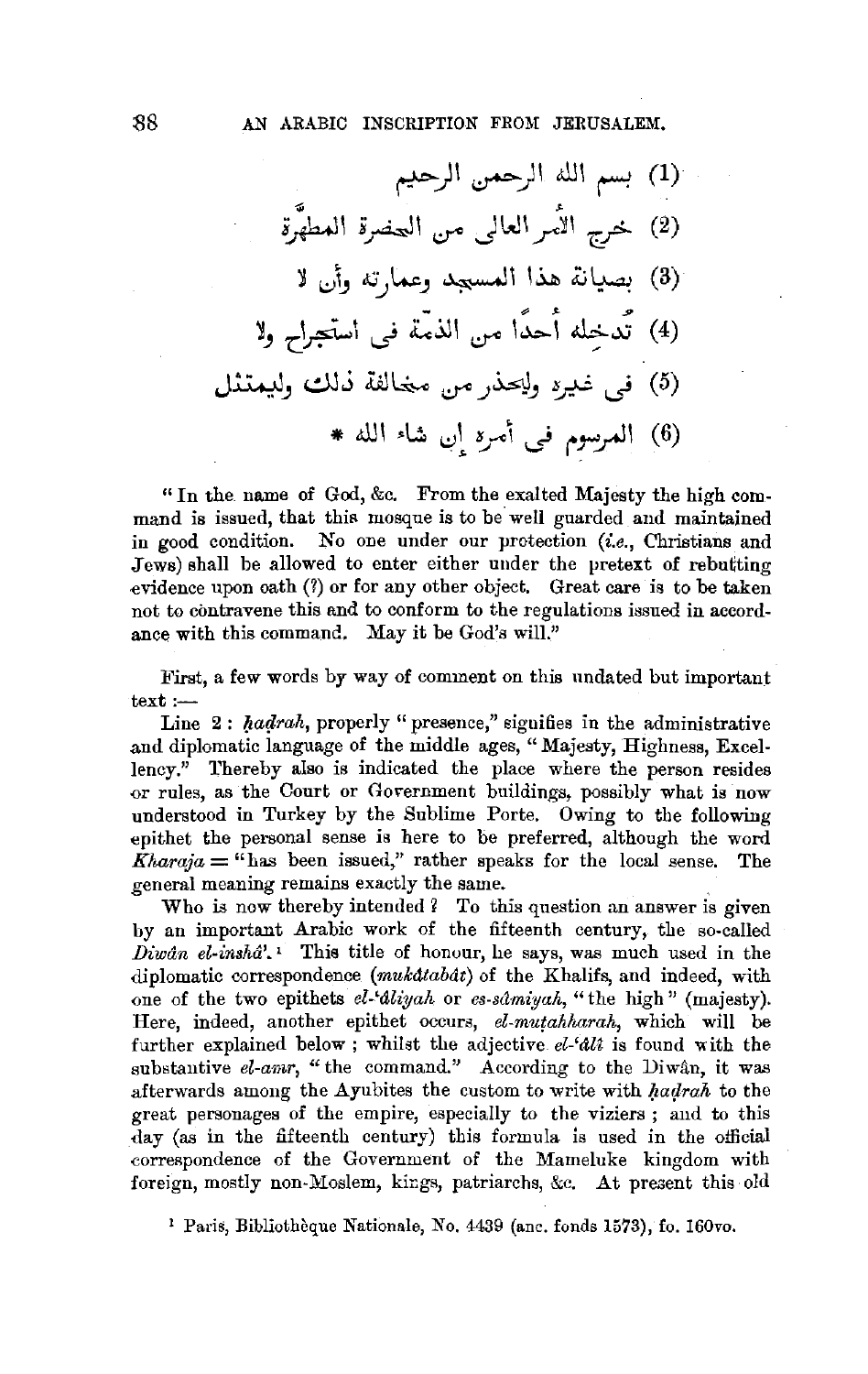title of honour is come down to be a mere form of politeness ; *hadratak* is in the East as much as our "sir." As is usually the case, the title has  $\sigma$ one down all the steps of the social hierarchy. In order to determine **who** is here meant, the date of the inscription must be inquired into.

The Franciscans in Jerusalem, who have lately had printed a transcription and translation of this text, ascribe it to the Sultan Saladin 1-on what ground does not appear. To everyone acquainted with inscriptions it will be evident that the text is certainly older. I have shown elsewhere that in the historical monumental inscriptions of Syria the Kufic was already supplanted by the round character under Nftr ed-din, in the middle of the twelfth century, and, consequently, that all the inscriptions of Saladin known to us (except decorations from the Koran) are written in the round character." Our text, therefore, belongs to the time before Nûr ed-dîn, and, consequently, before the Ayubites; from which it follows, according to the above quotation from the Diwan. that by the title *el-hadrah* a Khalif is here meant.

But which Khalif ? The epithet *el-mutahharah*, "the exalted," which is joined to this title, points at first to an Alidite source. To make good this assertion would carry us too far.<sup>3</sup> The first Alidite rulers, who possessed Palestine for a long time, were the Fatimites, who conquered the land under the Khalif Mu'izz, about 972.

On the other hand, palæographic grounds are in favour of an older origin. The text belongs to that older and plain sort of Kufic which flourished in inscriptions from the first century of the Hejira to the appearance of the Fatimites. I have shown that the so-called Karmatic variety of the Kufic, with its peculiar ornaments, was brought by the Fatimites from Tunis to Egypt, and probably also to Syria;<sup>4</sup> but our text is free from such ornaments, aud points us to the ninth or the · beginning of the tenth century. But let us put that aside. In any case it is certain that our inscription forms by far the oldest example of a Government order in the Arabic epigraphy.

Lines 3-4 : The order requires the guarding and general preservation<sup>5</sup> of a specified mosque, and forbids persons from the so-called protected people (i.e., Christians, Jews, or Magi, who, according to Mohammed's and Omar's decisions, enjoyed, by payment of a capitation tax, the *Jizyah*, the protection, the *dhimmah* of the Mohammedan community)

1 See *Quarterly Statement,* 1897, p. 302.

<sup>2</sup> See " Corpus Inscriptionum Arabicarum"  $(= C.I.A.),$  i, 85 seq.; Inscriptions arabes de Syrie (abstract from the "Mémoires de l'Institut Egyptien," III), 34-42.

<sup>3</sup> With reference to the Alidite signification of the word *tdhir*, "clean, Pure," see (inter alia) "C.I.A.," i, 25, obs. 1; Epigraphie des Assassins de Syrie (abstract from the "Journal Asiatique"), 43. For the use of the second verbal form *cf.* several places in the Koran.

<sup>4</sup> Notes d'archéologie arabe (extract from "Journal Asiatique "), i, 115 *seq.* <sup>5</sup> Not as it is usually, and in too narrow a sense, translated "the building."

For the meaning of *'imárah, see* " C.I.A.," i, 99; Epigraphie des Assassins, 35.

G 2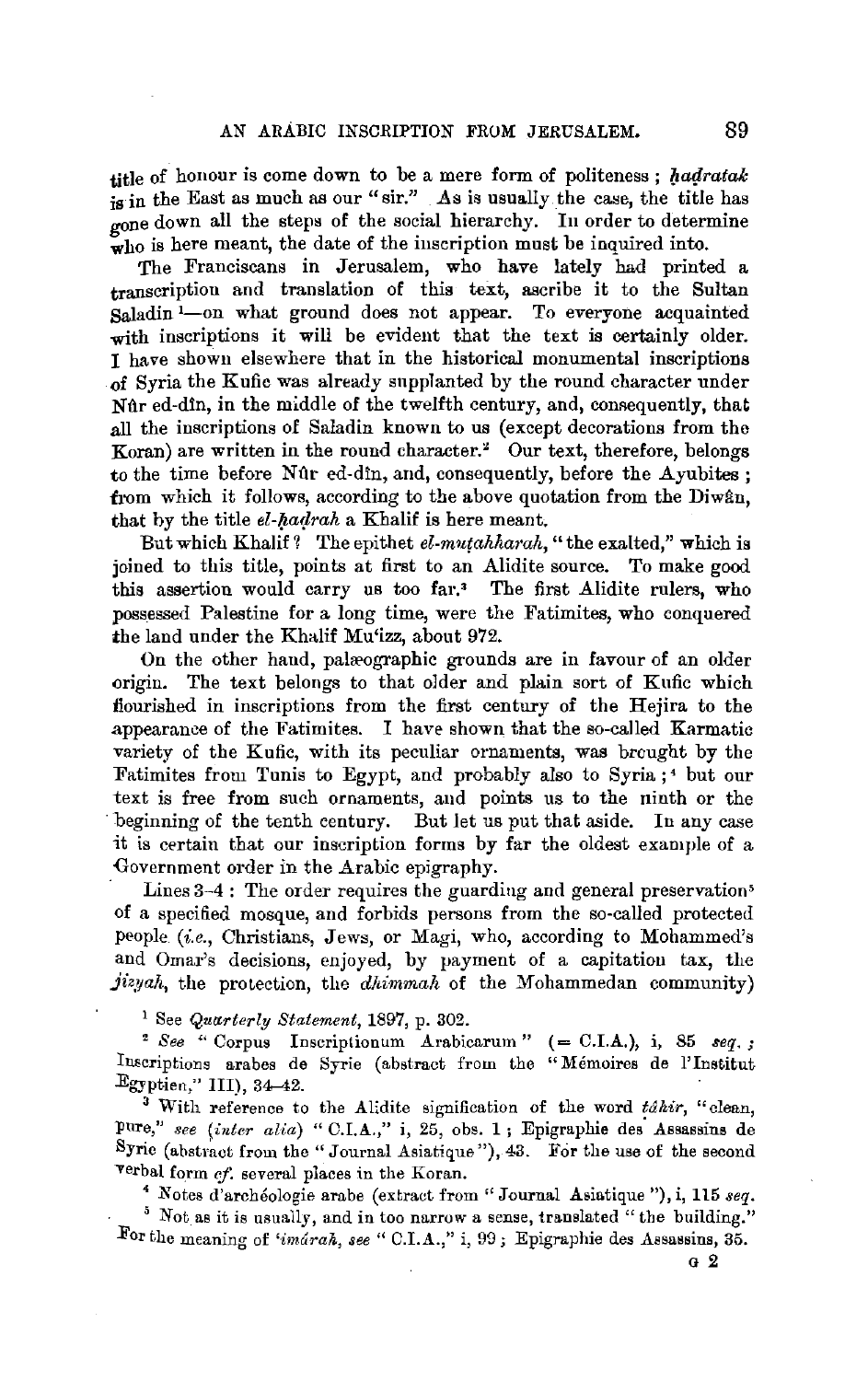under any pretence to be allowed to enter. For the unpointed  $_{\tau}$ , the reading *istikhraj* first suggests itself. But as that word seems to afford no suitable sense, I would read  $\frac{isti\hat{r}d\hat{t}}{dt}$  to deny a (false) evidence upon oath ; to stand upon one's oath against such. As is known, this procedure before a court of justice was adopted when the evidence was inadequate ; an opposing witness swore by some holy place that the first witness had given false evidence. Of course in this sense the second form *tairth* is used : the tenth would, therefore, mean to seek to accomplish the occurrence of the *tajr1h* or to petition someone for it, which would suit very well here, only I must confess that this explanation is very doubtfol. Should it give the right sense the word would be very interesting, inasmuch as it would show that the mosque in question was regarded as especially holy not only by Moslems, but also by the Christians (or Jews) who, under pretext of a legal procedure, would sneak in, perhaps because they had some particular reason for doing so.

There is the further question : What mosque is here intended  $\hat{i}$  At. present the whole place is in the hands of the Christians. The stone was found in an old wall, which without doubt belongs to the remains of the Basilica of Constantine. This wall lies in the vicinity of the *propylaeum* described by Eusebius, which probably formed the entrance into the building from the east. If this is really so, there is a very important passage having a bearing upon it in the "Annals of Eutychius" *(* called Sa'id ibn el-Batrik), Patriarch of Alexandria, who died about 940, and whose annals reach down to his own time.<sup>1</sup>

Eutychius narrates the well-known history of the taking of Jerusalem by Omar, and mentions the treaty of protection for the Christians granted by him to the Patriarch Sophronius. He proceeds  $(I \text{ abridge})$ :-

Omar entered the city and sat down with Sophronius in the innermost part<sup>2</sup> (in penetrali) of the Church of the Sepulchre. The time of prayer approached, and Omar wished to pray. '' Pray here," said Sophronius. "Not here," answered Omar. Sophronius now led him into the Basilica (ad templum) and spread a carpet in the middle of it that Omar might pray.• As he again refused, the Patriarch led him

<sup>1</sup> To the following quotation, as well as to the historical questions arising out of it, my attention was recently directed in Paris by M. Clermont.Ganneau. That acute scholar allows me to make use of it here, although he has not yet published his own essay (on this subject), for which I owe him most cordial thanks. As Selden's edition of "Eutychius" with the Arabic text is not by me, I must quote from the Latin version in Migne's "Patrologia Græca," cxi, 1099. In Selden's edition ii, 284-290. The parallel passages abridged **'by**  el-Maktn, i, 28.

<sup>2</sup> The Arabic text of el-Makin has here  $sa\nu = count$ , by which is meant the large open court, which belonged to the Church of the Sepulchre.

<sup>3</sup> Templum indicates here the Basilica itself, which lay to the east of the .A.nastasis. *See* Schick's plan in the Journal of the German Pal. Soc., **viii, Plate XI.**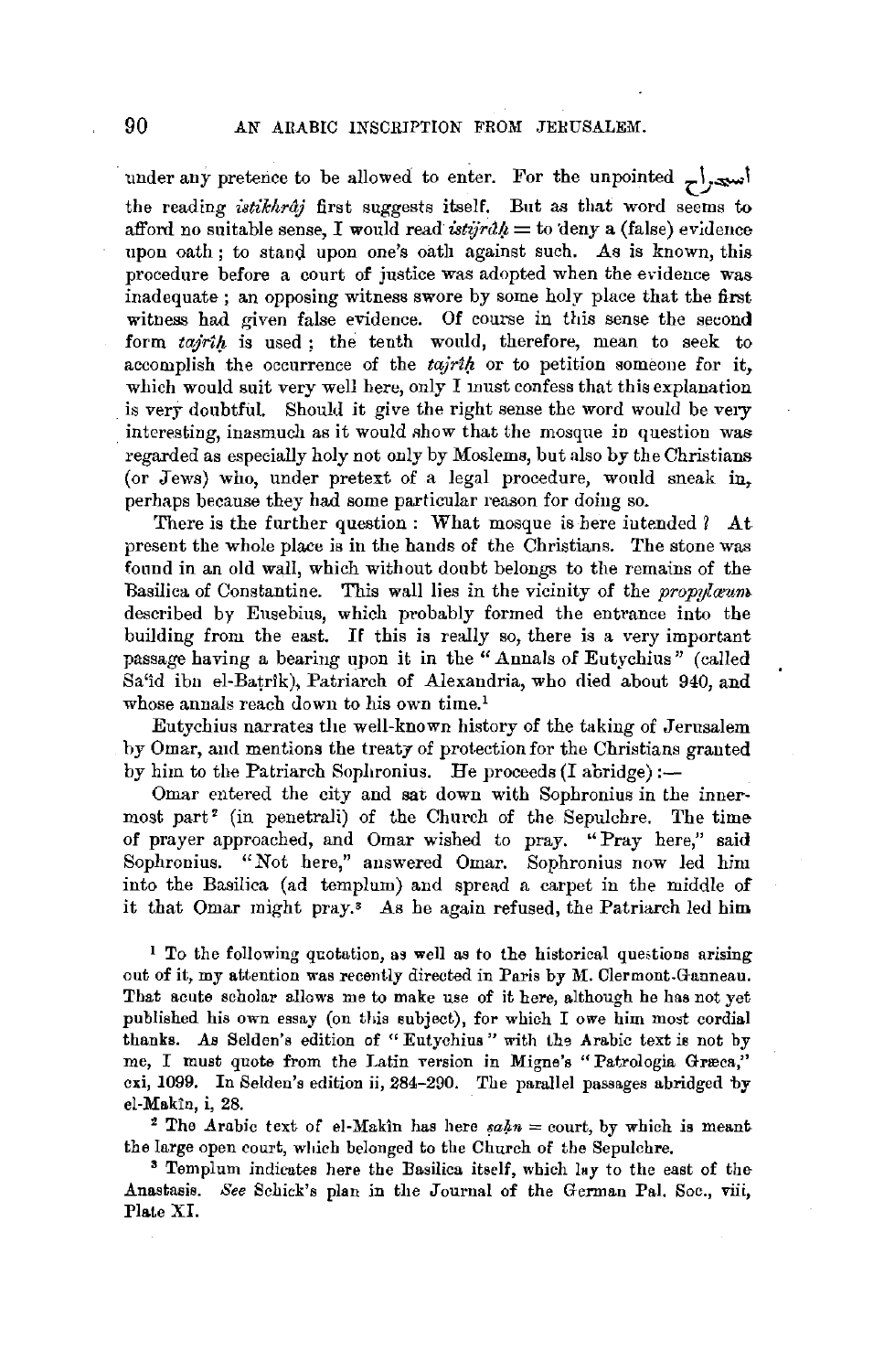.outside to the steps by the entrance of the Church of Constantine looking towards the east (egressus ad gradus qui sunt ad portam ecclesiæ sancti Constantini qua Oriente respicit). Here Omar prayed alone. Afterwards he asked :- "Do you know why I would not pray inside ?" "How could I know that ?" said Sophronius. Omar replied :-" If I had prayed inside the Church it would have been lost to vou. After my death the Moslems would have taken it from you ; for they would soon have said :-' Here Omar prayed !'" Omar then gave to the Patriarch a written document (syngrapha) by which he decreed that the Moslems might pray only singly on the steps ; further that they should neither assemble there for prayer, nor the voice of the Muezzin over there summon them to it. Then Omar asked of Sophronius another place for the erection of a mosque, respecting which Eutychius narrates the well-known story of the Temple place *(i.e., of the Haram)*. This was • to become a mosque on the condition that no other mosque should be erected in the city. This Omar agreed to, and again gave to Sophronius a written promise.

Omar then proceeded to Bethlehem, where the same thing was repeated. At the hour of prayer the Khalif prayed at the southern arch of the Basilica (ad arcum australem), which was covered with variegated mosaic work. Again Omar gave to the Patriarch a document, that here only single Moslems, one after the other, might pray, that they might not assemble· there, nor be called together by the Muezzin, *and that nothing in these regulations might be altered.'* "Yet in this our time," adds Eutychius, "the Mohammedans have acted contrary to the writing of Omar. For they have torn away the mosaic from the arch, *and written thereon what seemed good to them;* and they have come together for prayer, called by the voice of the Muezzin. Also they have done the same at the steps which were before the door of the Church of Constantine. There they have taken for themselves half of the vestibule of the Church and erected a place of prayer therein which they have called the Mosque of Omar."

This long quotation supplies certain important data, which I can only consider shortly  $:=$ 

1. The Christian historian obviously has an object. He desires to show by his history-whether rightly or not must remain uncertainthat the Christians in the entire precincts of the Holy Sepulchre, *i.e.,*  the Anastasis, the Court, the Basilica, and the Propylæum, possessed indefeasible rights derived from Omar himself. From this it follows clearly, that already before the time of Eutychius the Moslems had disputed these rights. This brings to mind a similar occurrence, namely, the celebrated procedure with regard to the Great Mosque of Damascus under the Khalif Walid. When he wished to destroy the old Church of St. John, the Christians produced letters from Omar, so that the Khalif could only with the greatest difficulty accomplish his object. Naturally,

<sup>1</sup> This expression frequently occurs in inscribed laws.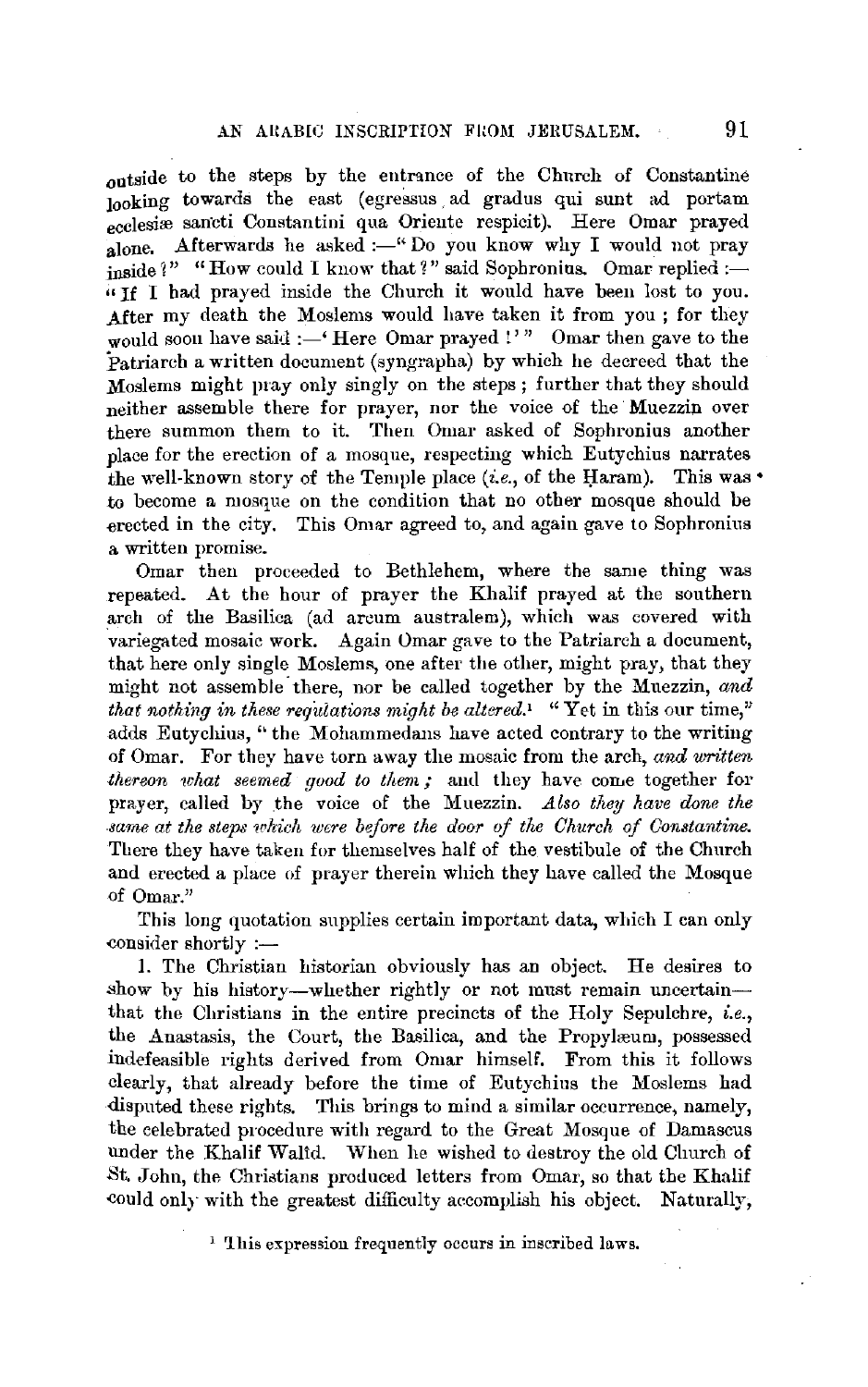here as there, the quarrel ended in favour of the Moslems. They convert one part of the entrance into a mosque, which they call Omar's, because Omar had prayed there, and inscribe therein arbitrary precepts which were unfavourable to the Christians.

2. In Omar's conduct one distinguishes two definite moments : in the inner court, as well as in the Basilica, he refuses on any account to pray. On the outer steps he does indeed pray, but testifies that this procedure shall not give occcasion for the subsequent erection of a mosque. Moslems may pray there one by one, but they should not assemble there. that is, should not form a congregation *(jamå'ah)* there, and therefore not erect a jami' or mosque. It follows clearly hence that at the time of Eutychius the Moslems made no claims to the rotunda of the Holy Sepulchre itself, or to the Basilica, but only *to the eastern entrance* where Omar had prayed. This new mosque, with its inscribed precepts, was therefore exactly at this entrance, that is, in the position where our inscription has been discovered, which forbids the entrance of non-Moslems into a certain mosque under any pretext.

3. It seems further to follow from this, that the chief entrance to the Church of the Sepulchre at that time was upon the east side, not on the west side of the Basilica, as many explorers contend. Consequently, the apse of the Basilica would be directed towards the west, that is, towards the rotunda of the Sepulchre itself. This would be of great importance in connection with the question of the orientation of churches in the time of Constantine.

4. When we consider that by this infringement of their rights the Christians were much distressed, and naturally strove against it, and further that the inscription paleographically falls in the time given by Eutychius (beginning of the tenth century), the question arises whether this inscription is not that intended by Eutychius. Certain historical reasons seem to support this. We have seen that the command issued from a Khalif, either an Abbaside or a Fatimite. The expression  $el$ *mutahharali* seems to support the latter supposition, whilst the paheographical examination points decidedly to a period before the Fatimites. Moreover, we know that the Fatimite rule, at least until the time of the inhuman Hâkim, who altogether destroyed the Church of the Holy Sepulchre, was comparatively mild in reference to the Christians, and that under tbe two first Fatimites severe regulations against them could hardly have been issued. But on palreographic grounds the inscription cannot absolutely be put back to the time of Hâkim. If we now look further back, who reigned here before the Fatimites? The Abassides, yet not always directly. About 878 Palestine was conquered by the Turk Ahmad ibn Tftlfin, who had made himself independent ruler of Egypt; his successors reigned until about 905. About 936 the dynasty of the Ikhshidites arose in Syria, which continued until shortly before the Fatimite dominion, that is to about 970.<sup>1</sup>

<sup>1</sup> I give only approximate dates as I am writing in the country without the necessary books.